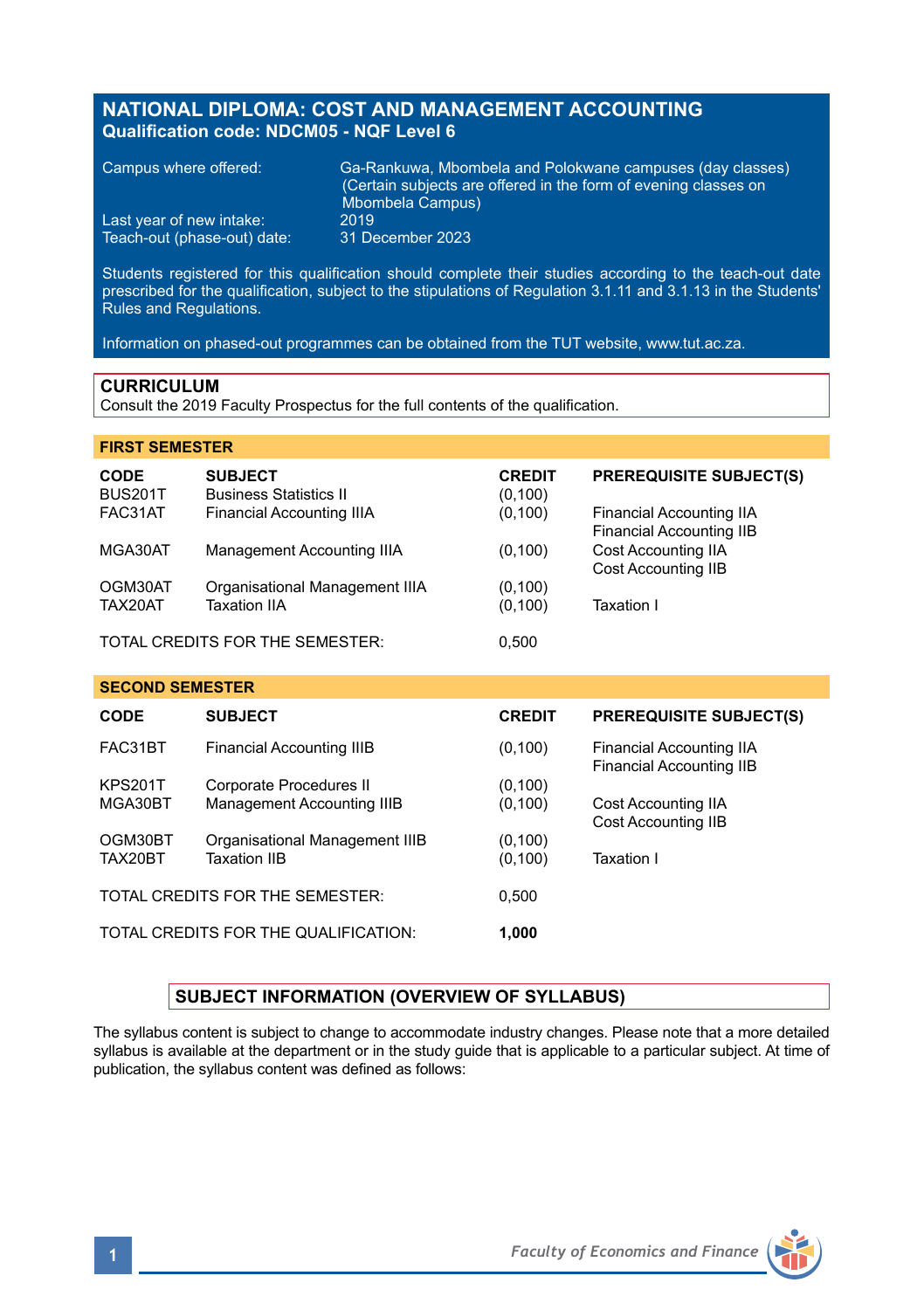## **BUSINESS STATISTICS II (BUS201T) 1 X 3-HOUR PAPER**

### *(Subject custodian: Department of Mathematics and Statistics)*

Financial and mathematical calculations. Understanding and applying the principles of forecasting, probability and sampling theory. (Total tuition time: not available)

# **C**

#### **CORPORATE PROCEDURES II (KPS201T) 1 X 3-HOUR PAPER** *(Subject custodian: Department of Law)*

The principles of corporate personality and limited liability. Forms of business formations. Types of companies. Establishing a company. Company groupings. The share capital and company's purchase of its own shares. Shares, members and shareholders. Public offers and issuing of shares. Division of corporate functions. Corporate directorships. Business rescue and compromise. Protection of minority rights. Re-organisation, arrangements, mergers, amalgamation and take-overs. The JSE listing requirements. Financial statements of companies. General principles of meetings. Preparation for and notice of company meetings. The convening of annual and other general meetings of companies. The procedure at general meetings of companies. Corporate reporting. The board and committee meetings. Types of committees and their functions. (Total tuition time: ± 46 hour)

#### **F**

#### **FINANCIAL ACCOUNTING IIIA (FAC31AT) 1 X 3-HOUR PAPER** *(Subject custodian: Department of Accounting)*

Financial company statements that meet the stipulations of Annexure 4 of the Companies Act, 2008 (Act No. 71 of 2008), as well as Generally Accepted Accounting Practice and IFRS standards. The most important accounting principles issued by the South African Institute of Chartered Accountants. Financial statements that meet the requirements of the Close Corporations Act, as well as Generally Accepted Accounting Practice. (Total tuition time: ± 60 hours)

### **FINANCIAL ACCOUNTING IIIB (FAC31BT) 1 X 3-HOUR PAPER**

### *(Subject custodian: Department of Accounting)*

Analyses and interpretation of financial statements, with the emphasis on liquidity, asset management, debt management and the profitability of businesses. Recording and disclosure of minority and majority interests in companies and group financial statements, as required by section 289 and Annexure 4 of the Companies Act, 2008 (Act No. 71 of 2008). (Total tuition time: ± 60 hours)

### **M**

## **MANAGEMENT ACCOUNTING IIIA (MGA30AT) 1 X 3-HOUR PAPER**

*(Subject custodian: Department of Finance and Investment)* Appropriate management accounting techniques and their application in the modern business environment. Activity-based costing, budgeting, standard costing, back-flush costing and performance measurement. (Total tuition time: ± 64 hours)

# **MANAGEMENT ACCOUNTING IIIB (MGA30BT) 1 X 3-HOUR PAPER**

### *(Subject custodian: Department of Finance and Investment)*

Appropriate management accounting techniques and their application in the modern business environment. Cost behaviour and learning curves, cost-volume-profit analysis, relevant cost for decision-making and capital budgeting. (Total tuition time: ± 64 hours)

# **O**

### **ORGANISATIONAL MANAGEMENT IIIA (OGM30AT) 1 X 3-HOUR PAPER**

*(Subject custodian: Department of Management and Entrepreneurship)* Identification of sources of organisational power and organisational politics. Application of the principles of coordination leadership, motivation and their effects on the parties concerned. (Total tuition time: not available)